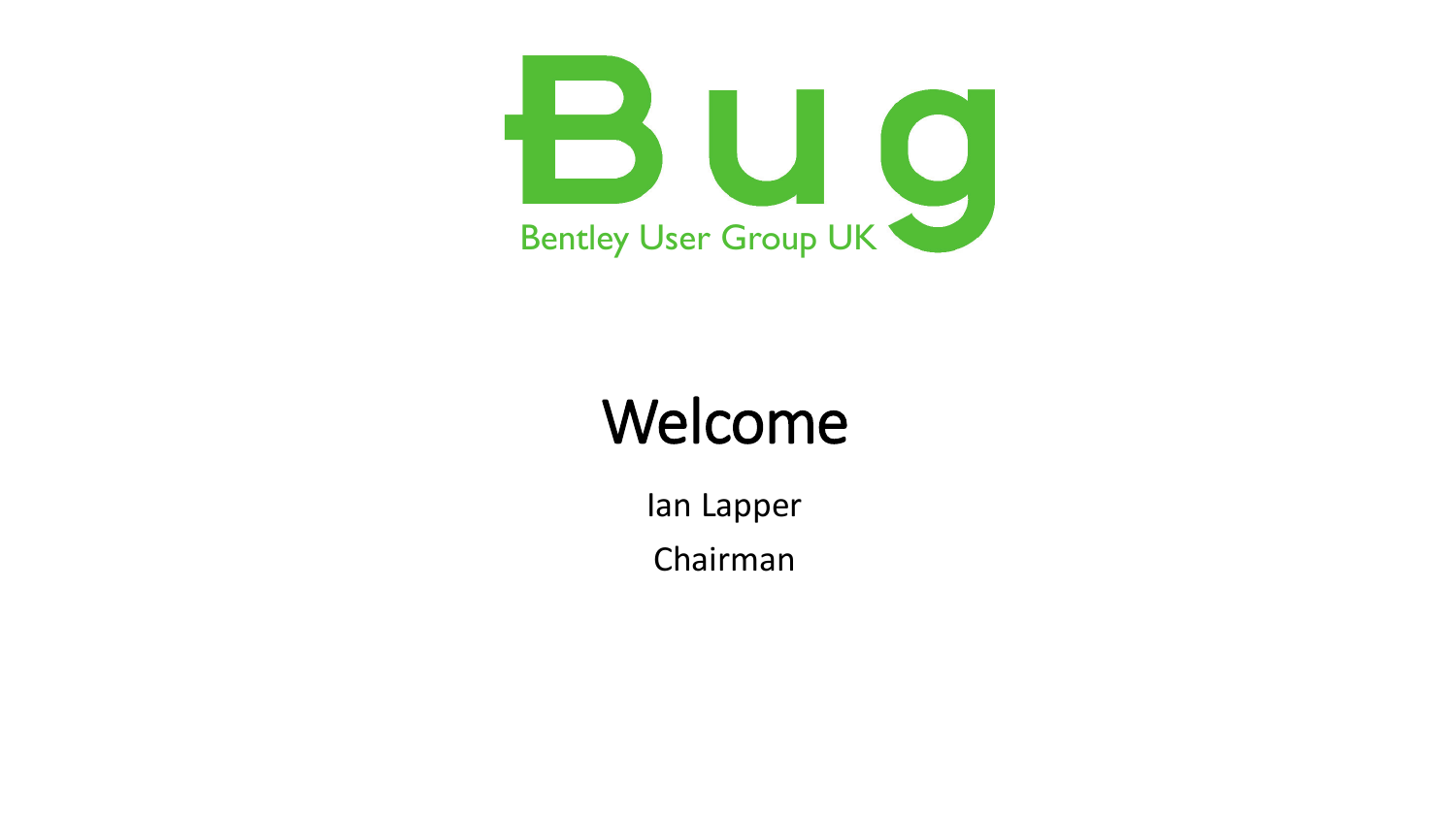## Agenda

- 6:05 6:15 Introducing BUG by Ian Lapper (Chairman)
- 6.15 7:00 Stephen Holmes and Robert Jones An overview of the new features that MicroStation CE has to offer and dig into its new configurations
- 7:00 7:30 Q&A's
- 7:30 Close

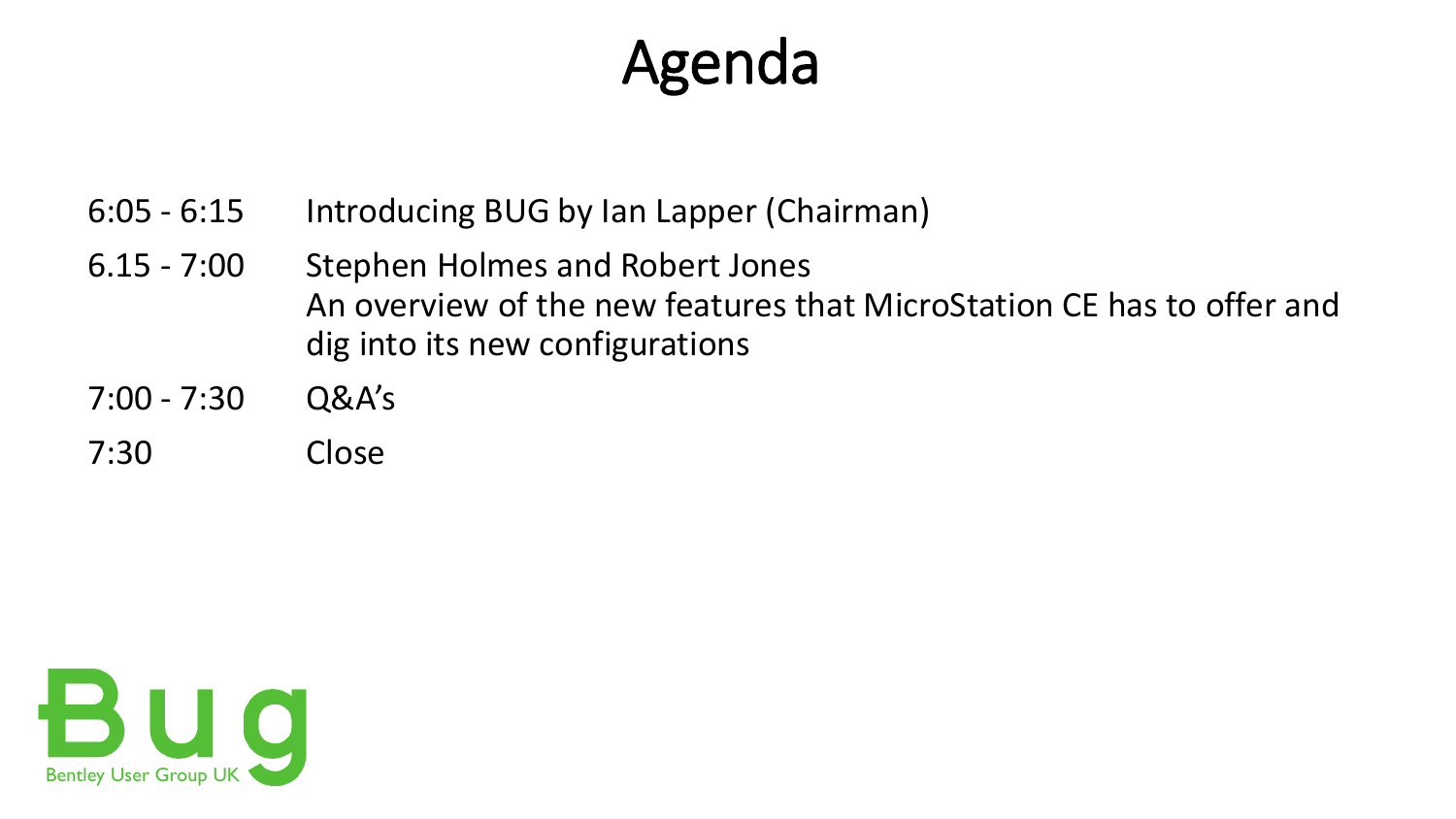### BUG Events 2016

| <b>DATE</b>  | <b>Topic</b>                                        | Location         |
|--------------|-----------------------------------------------------|------------------|
| 21 January   | Migrating/new configuration                         | Bentley UK HQ    |
| 25 February  | <b>PW Special Interest Group</b>                    | Bentley UK HQ    |
| 17 March     | Usability in UI                                     | <b>Venue TBC</b> |
| 19 May       | Document centre                                     | <b>Venue TBC</b> |
| 21 July      | Item sets, Reports/Tables                           | <b>Venue TBC</b> |
| 22 September | Parametrics                                         | <b>Venue TBC</b> |
| 17 November  | Printing                                            | Venue TBC        |
| 1-4 November | Year in Infrastructure 2016 Conference              | London           |
| 15 December  | Visualisation - (Luxology update and Vue, Lumen RT) | Bentley UK HQ    |

#### **Other events not yet scheduled**

AECOsim update (SS6+1 and CONNECT) Point Clouds - Best practice ContextCapture (ACute 3d) Civil Update GIS Update Plant Update

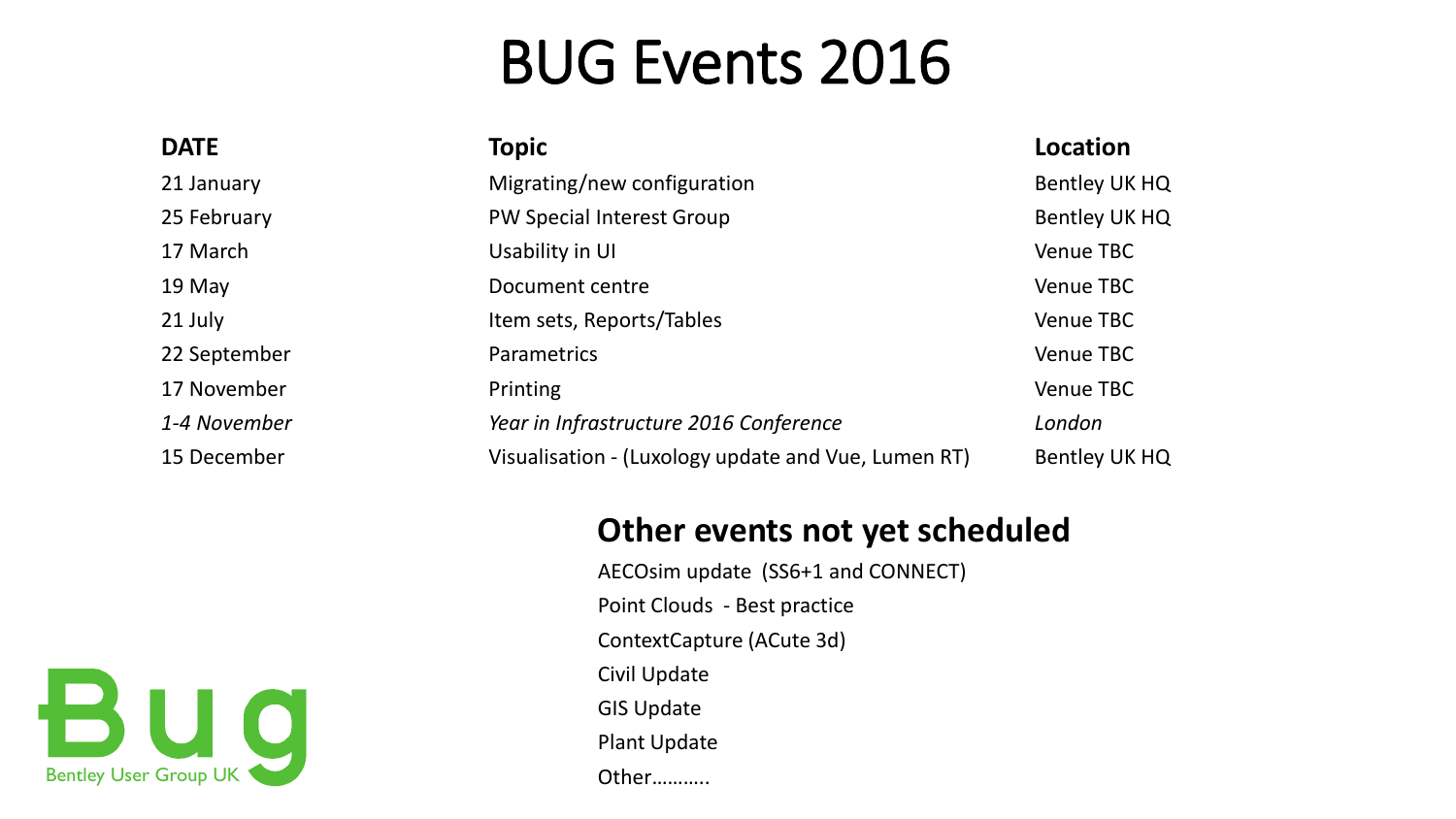# What's New

- New User Group
	- LinkedIn <https://www.linkedin.com/groups/8460982>
	- Twitter https://twitter.com/BentleyUG UK
	- website <http://www.bentleyusergroup.uk/>
	- email [BentleyUserGroupUK@gmail.com](mailto:BentleyUserGroupUK@gmail.com)
- New Committee
- Full year of events across the UK
- CONNECTING with other User Groups around the world
	- Sharing ideas
	- Invite users from other countries to share their wisdom
- Invite Users to showcase their projects and ideas, including the gains & pains